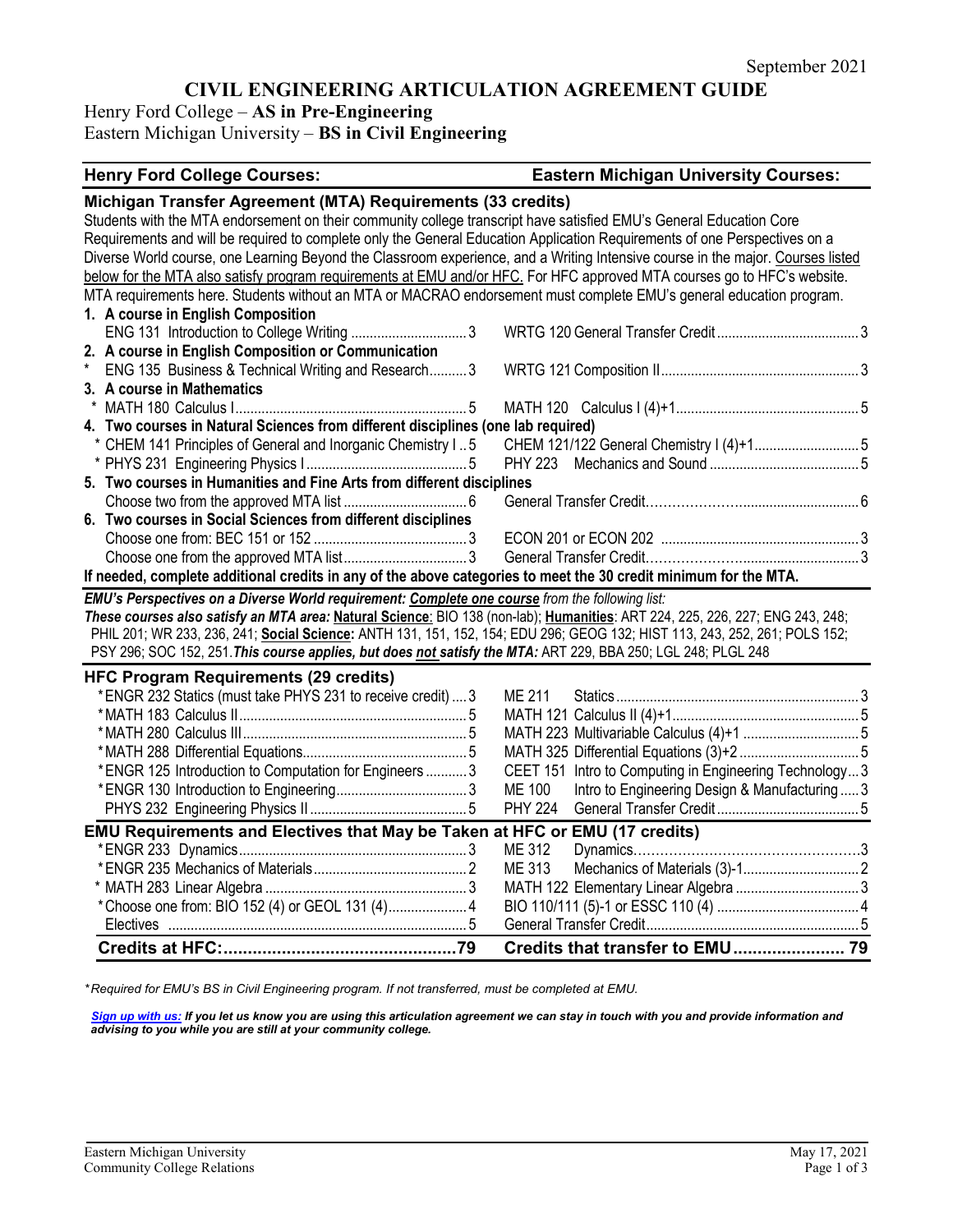# **CIVIL ENGINEERING ARTICULATION AGREEMENT GUIDE**

Henry Ford College – **AS in Pre-Engineering** Eastern Michigan University – **BS in Civil Engineering**

# **Completion of the BS in Civil Engineering**

## **Remaining Requirements (45 credits)**

#### **Program Requirements (40 credits)**

| <b>CIVE 200</b> |                                        |  |
|-----------------|----------------------------------------|--|
| <b>CIVE 210</b> |                                        |  |
| <b>CIVE 310</b> |                                        |  |
| <b>CIVE 330</b> |                                        |  |
| <b>CIVE 340</b> |                                        |  |
| <b>CIVE 341</b> | Geotechnical Engineering Laboratory  1 |  |
| <b>CIVE 350</b> | Water and Wastewater Engineering3      |  |
| <b>CIVE 360</b> |                                        |  |
| <b>CIVE 400</b> |                                        |  |
| <b>CIVE 410</b> |                                        |  |
| <b>CIVE 420</b> |                                        |  |
| CIVE 490W       |                                        |  |
| ME 317          |                                        |  |
| STAT 360        |                                        |  |

## **General Credit (5 credits)**

Students must complete a minimum of 45 credits at EMU under this agreement. Students may choose any 100 level or higher courses at EMU to complete the requirement. .

### **LBC Requirement**

Students must complete one Learning Beyond the Classroom course or noncredit experience offered by EMU. Consult your advisor for options.